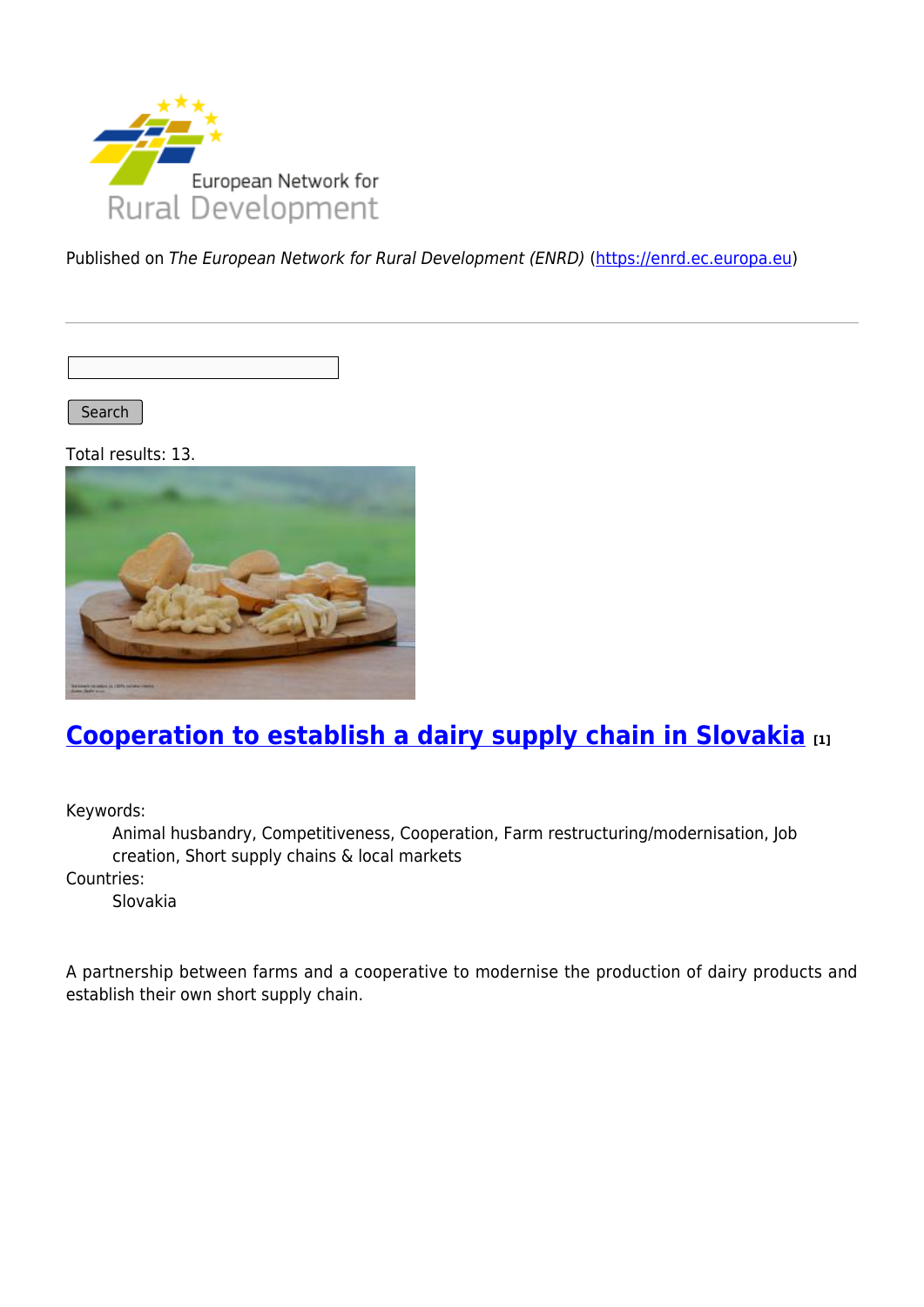

# **[Pecivarne Liptovsky Hradok Ltd. – Confectionary](https://enrd.ec.europa.eu/projects-practice/pecivarne-liptovsky-hradok-ltd-confectionary-manufacturer-invests-modern_en) [manufacturer invests in modern production equipment](https://enrd.ec.europa.eu/projects-practice/pecivarne-liptovsky-hradok-ltd-confectionary-manufacturer-invests-modern_en) [2]**

Keywords:

Competitiveness, Entrepreneurship, Job creation, Product quality, Rural business Countries:

Slovakia

A Slovakian company with a long history of manufacturing confectionery products benefited from Rural Development Programme support to modernise its equipment and production processes.



## **[Increasing the production capacity of the "Jaunpils Dairy"](https://enrd.ec.europa.eu/projects-practice/increasing-production-capacity-jaunpils-dairy-factory-latvia_en) [factory in Latvia](https://enrd.ec.europa.eu/projects-practice/increasing-production-capacity-jaunpils-dairy-factory-latvia_en) [3]**

Keywords:

Competitiveness, Diversification, Entrepreneurship, Environmental protection, Job creation, Producer groups, Product quality, Rural business Countries: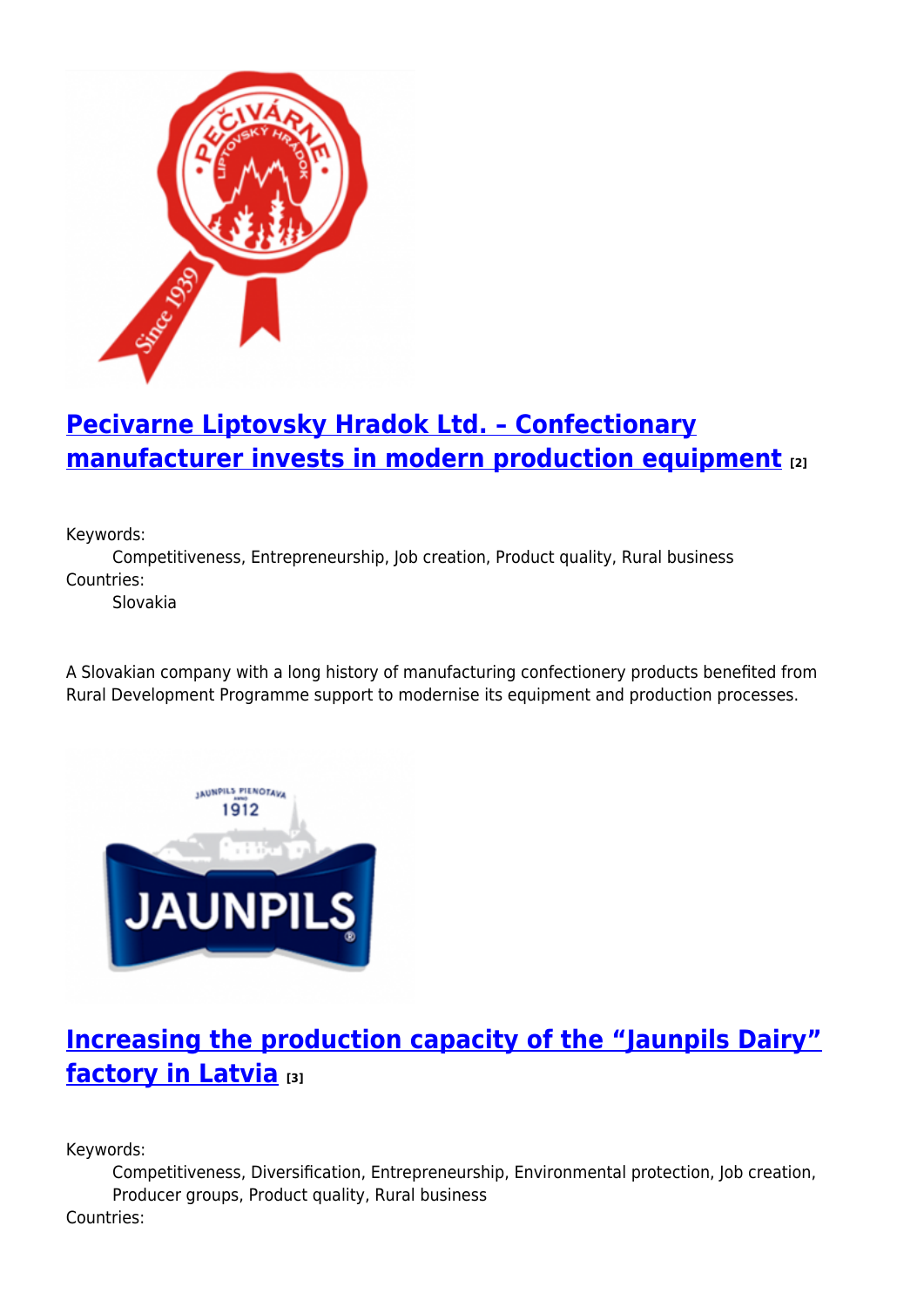Latvia

In response to the changing global markets, a dairy used Rural Development Programme (RDP) support to reorient its production and maintain its export potential.



## **[Bergers du Larzac - Improving cheese quality and](https://enrd.ec.europa.eu/projects-practice/bergers-du-larzac-improving-cheese-quality-and-production-capacity_en) [production capacity](https://enrd.ec.europa.eu/projects-practice/bergers-du-larzac-improving-cheese-quality-and-production-capacity_en) [4]**

Keywords:

Added value, Animal husbandry, Energy efficiency, Entrepreneurship, Farm restructuring/modernisation, Job creation, Producer groups, Product quality Countries:

France

A cooperative focused on quality cheese production, used Rural Development Programme support to expand its facilities and thus ensure the continuous growth of its business.

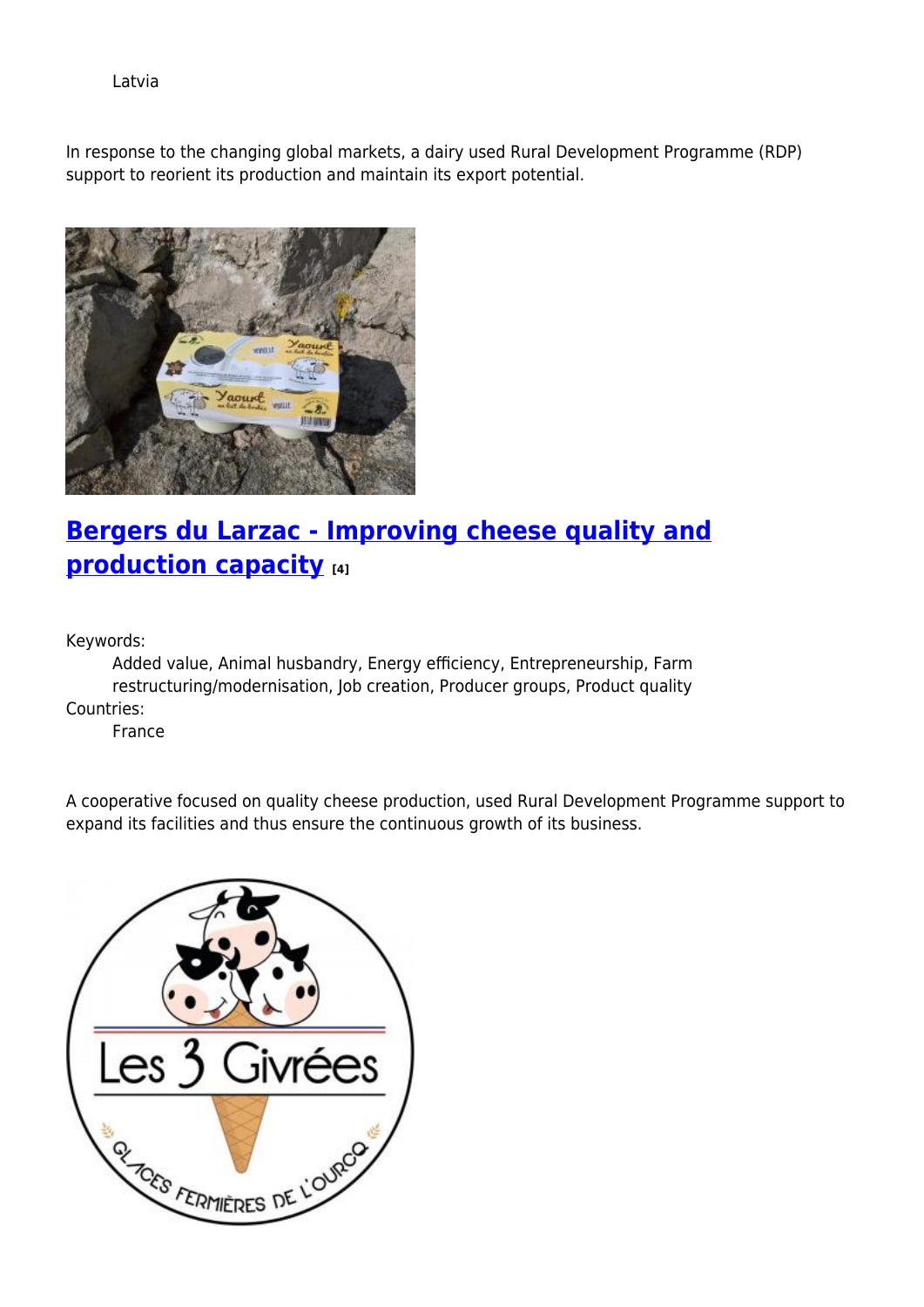#### **['Les 3 Givrées' - Ice cream from the farm](https://enrd.ec.europa.eu/projects-practice/les-3-givrees-ice-cream-farm_en) [5]**

Keywords:

Agriculture, Competitiveness, Diversification, Entrepreneurship, Family farming, Food & Drink, Innovation, Job creation, Product quality, Rural business, Rural SMEs, Women

Countries:

France

In an area where the agricultural sector is under pressure due the expansion of a nearby urban centre, the diversification of farming activities e.g. ice-cream production and marketing, can ensure the farm's sustainability.



# **[Caseificio Val d'Aveto – Investing to sustain the local supply](https://enrd.ec.europa.eu/projects-practice/caseificio-val-daveto-investing-sustain-local-supply-chain_en) [chain](https://enrd.ec.europa.eu/projects-practice/caseificio-val-daveto-investing-sustain-local-supply-chain_en) [6]**

Keywords:

Diversification, Entrepreneurship, Farm restructuring/modernisation, Job creation, Market development, Mountain area, Product quality, Rural SMEs Countries:

Italy

A dairy company used RDP support to build a new wing on its factory in order to increase its production capacity. This investment strengthened the local supply chains and helps prevent the abandonment of the farming activity in the area.

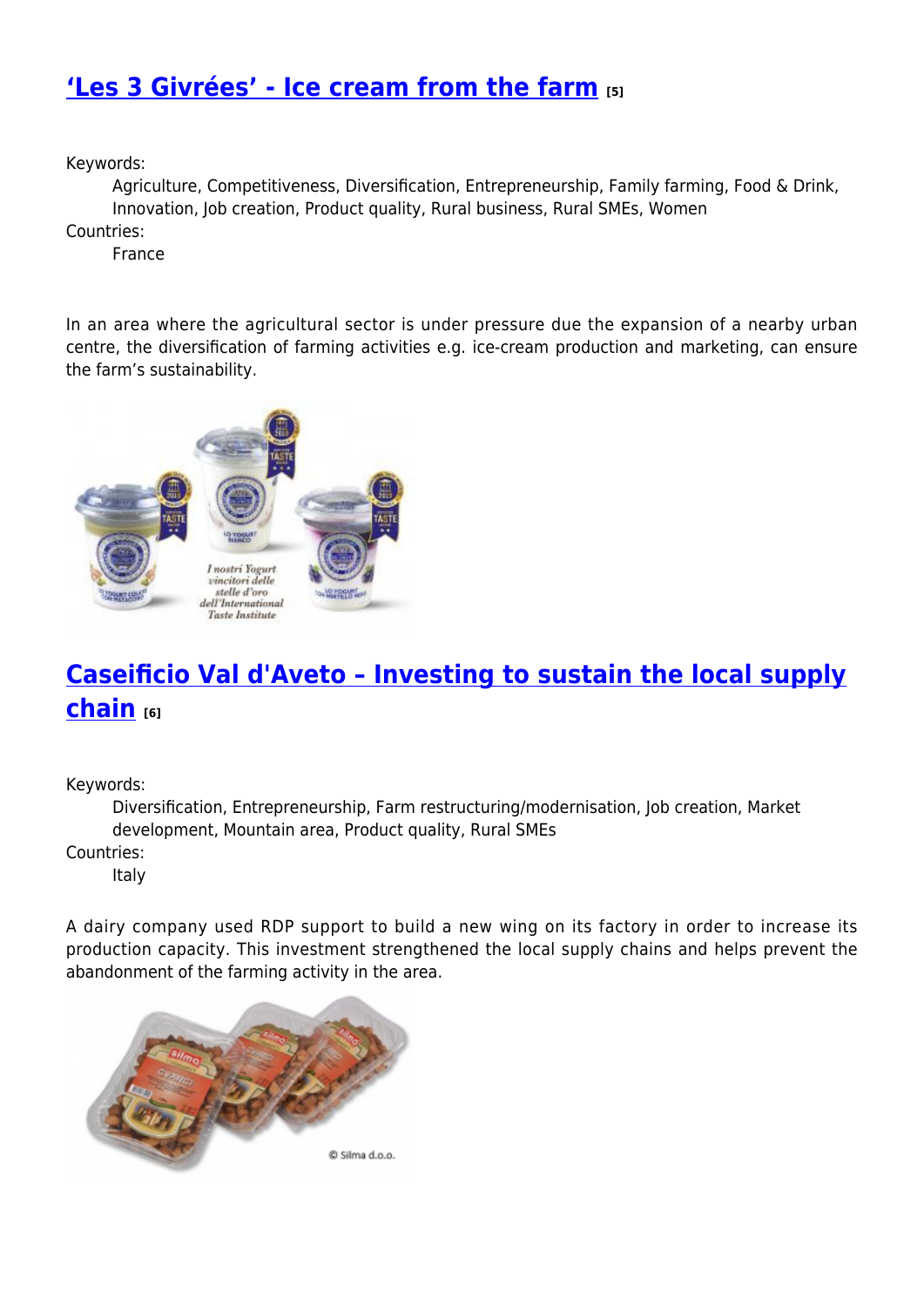## **[Investing in meat processing equipment](https://enrd.ec.europa.eu/projects-practice/investing-meat-processing-equipment_en) [7]**

Keywords:

Entrepreneurship, Job creation, Product quality, Rural business

Countries:

Croatia

A company making pork products used RDP support to purchase new equipment that allowed it to increase production capacity and end product quality.



# **[Introducing a new technology for innovative processing of](https://enrd.ec.europa.eu/projects-practice/introducing-new-technology-innovative-processing-soybean_en) [soybean](https://enrd.ec.europa.eu/projects-practice/introducing-new-technology-innovative-processing-soybean_en) [8]**

Keywords:

Agriculture, Bioeconomy, Entrepreneurship, Innovation, Job creation, Product quality Countries:

Slovakia

Support from the rural development programme was used to establish an innovative production of GMO-free soybean oil products of superior quality.

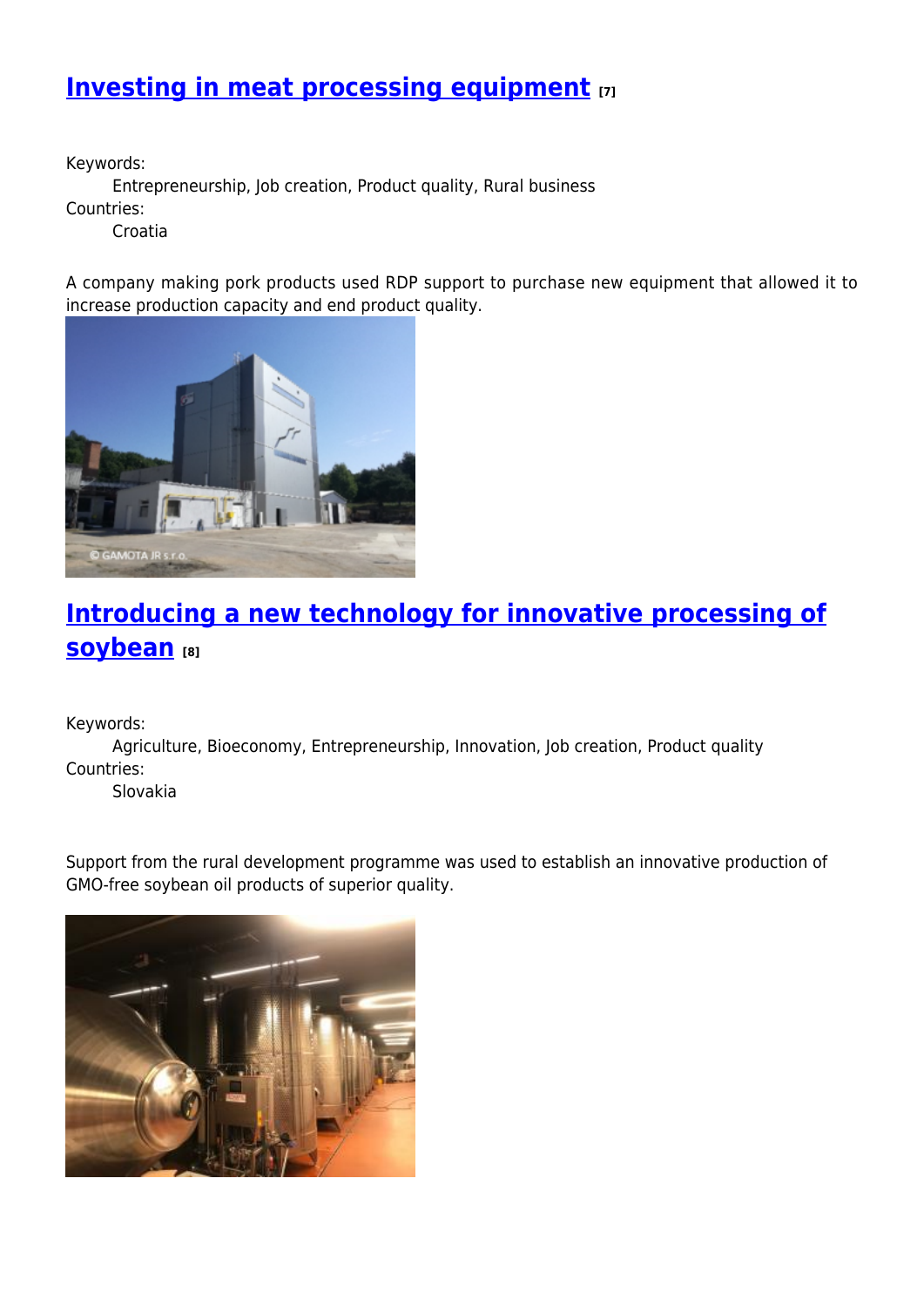#### **[Restoring a historic chateau to create a modern winery](https://enrd.ec.europa.eu/projects-practice/restoring-historic-chateau-create-modern-winery_en) [9]**

Keywords:

Competitiveness, Entrepreneurship, Food & Drink, Job creation, Product quality, Tourism Countries:

Slovakia

A historic Chateau was restored to its initial state and turned into one of the most modern wineproducing facilities in Slovakia.



#### **[Bakery Hrinova – Investments to increase the](https://enrd.ec.europa.eu/projects-practice/bakery-hrinova-investments-increase-competitiveness-bakery-business_en) [competitiveness of a bakery business](https://enrd.ec.europa.eu/projects-practice/bakery-hrinova-investments-increase-competitiveness-bakery-business_en) [10]**

Keywords:

Added value, Competitiveness, Entrepreneurship, Job creation, Product quality Countries:

Slovakia

The Slovakian rural development programme supported a high-quality bakery business in its efforts to increase production capacity and profitability.

#### **Pages**